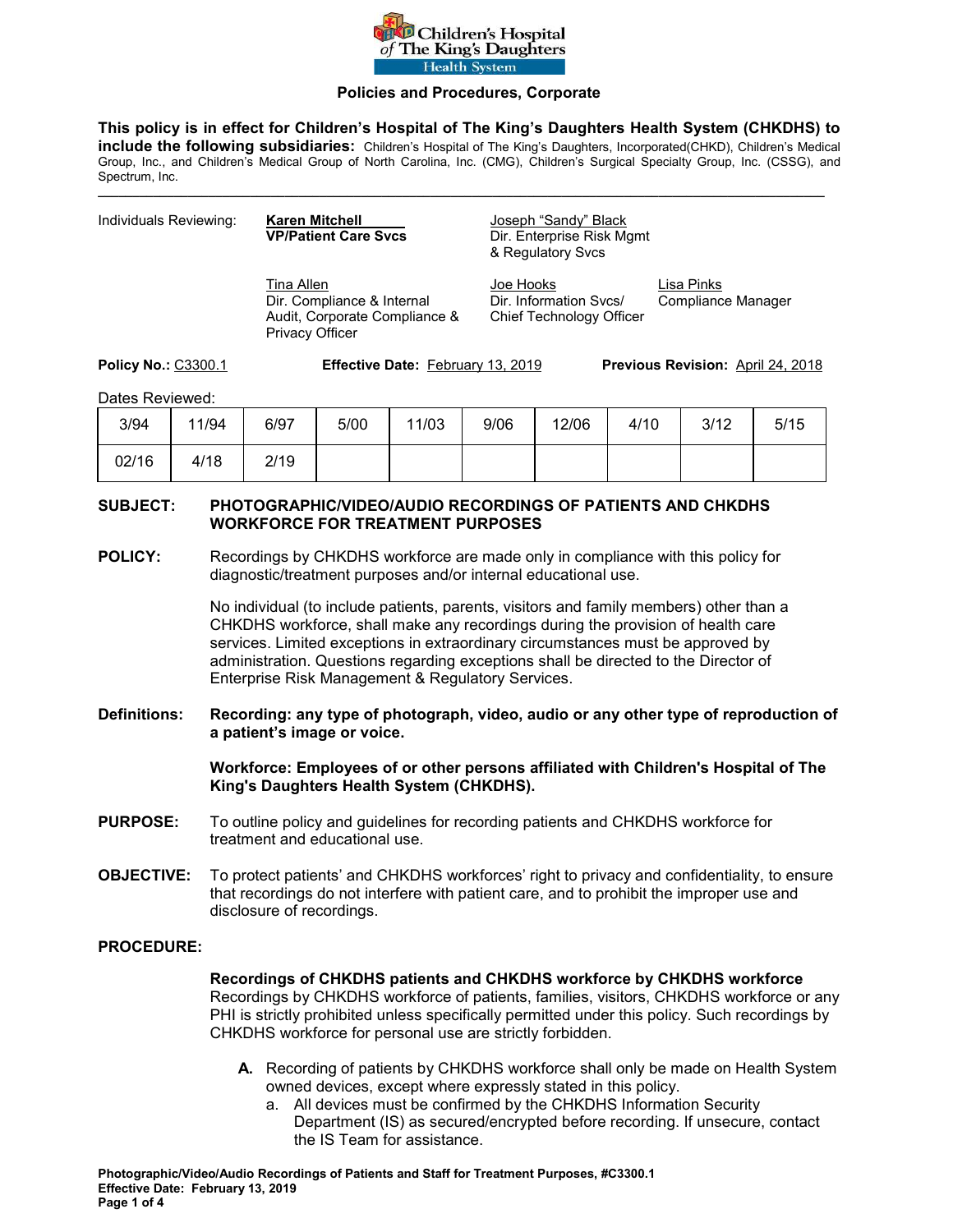- **B.** Exception: recordings taken while a patient is under anesthesia or sedation require consent. Consent for photography while under anesthesia or sedation is covered under the operative/procedure consent form. Should the patient or parent/legal guardian strike through that portion of the consent, no photography is allowed while under anesthesia or sedation.
- **C. For internal diagnostic, treatment, and/or quality improvement not requiring consent/authorization from patient/parent/legal guardian:** 
	- a. The following approved recordings are permitted without authorization or consent:
		- **i.** All images needed in support of diagnosis or treatment including but not limited to radiographic images and scans, endoscopic images, etc.
		- **ii.** Recordings taken by a Health System health care provider participating in the care of the patient that are not recognizable: face and other identifying features are not recorded.
		- **iii.** Recordings of burn patients, to include burns on the face, may be taken for patient care purposes only. The recordings must be maintained in the medical record.
		- **iv.** Abuse or Neglect: Written consent is not required for recordings or interviews of patients by physicians or law enforcement officials for purposes of the investigation or proof of suspected cases of child abuse or neglect.
		- **v.** Recordings made for internal quality assurance/performance improvement purposes (e.g., trauma and resuscitation):
			- 1. Recordings taken for these purposes must be recorded on Health System devices and stored in a secure fashion for review by the performance improvement team assigned to the program in question. These activities are protected from discovery in accordance with the Code of Virginia Section 8.01-581.17 and federal law. In addition, they are collected within CHKD's Patient Safety Evaluation System and specifically designated as a Patient Safety Work Product, and as such are privileged and confidential pursuant to the Patient Safety Quality Improvement Act. Dissemination of such quality assurance/performance improvement information as may be required by agencies such as federal review agencies, regulatory bodies or accreditation organizations shall not be intended to create any waiver of the privilege created under Virginia law. Disposal will occur 90 days following recording.
			- 2. Trauma and Resuscitation video recordings are to be used for the purpose of performance improvement opportunities only; the recordings are to be reviewed as part of the trauma and resuscitation program performance improvement initiatives.
			- 3. The video recording system is stored in a locked IS technology room in the CHKD Emergency Department and secured in a password protected computer. Only relevant workforce members shall have access to the computer password.
			- 4. The video recording system shall record 24 hours per day.
			- 5. The recordings are used for a limited purpose, viewed only by persons involved in performance improvement matters relating to the event and will be deleted after performance improvement reviews are completed by the CHKDHS Trauma Program Manager, CHKDHS Trauma Program Medical Director, CHKDHS Chair of Resuscitation Outcomes Committee and/or CHKDHS Trauma Education Specialist but no later than thirty (30) days after the event.
			- 6. The CHKDHS Trauma Program Manager can save recordings for second review by the CHKDHS Trauma Program Medical Director, CHKDHS Chair of Resuscitation Outcomes Committee, CHKDHS Trauma Education Specialist or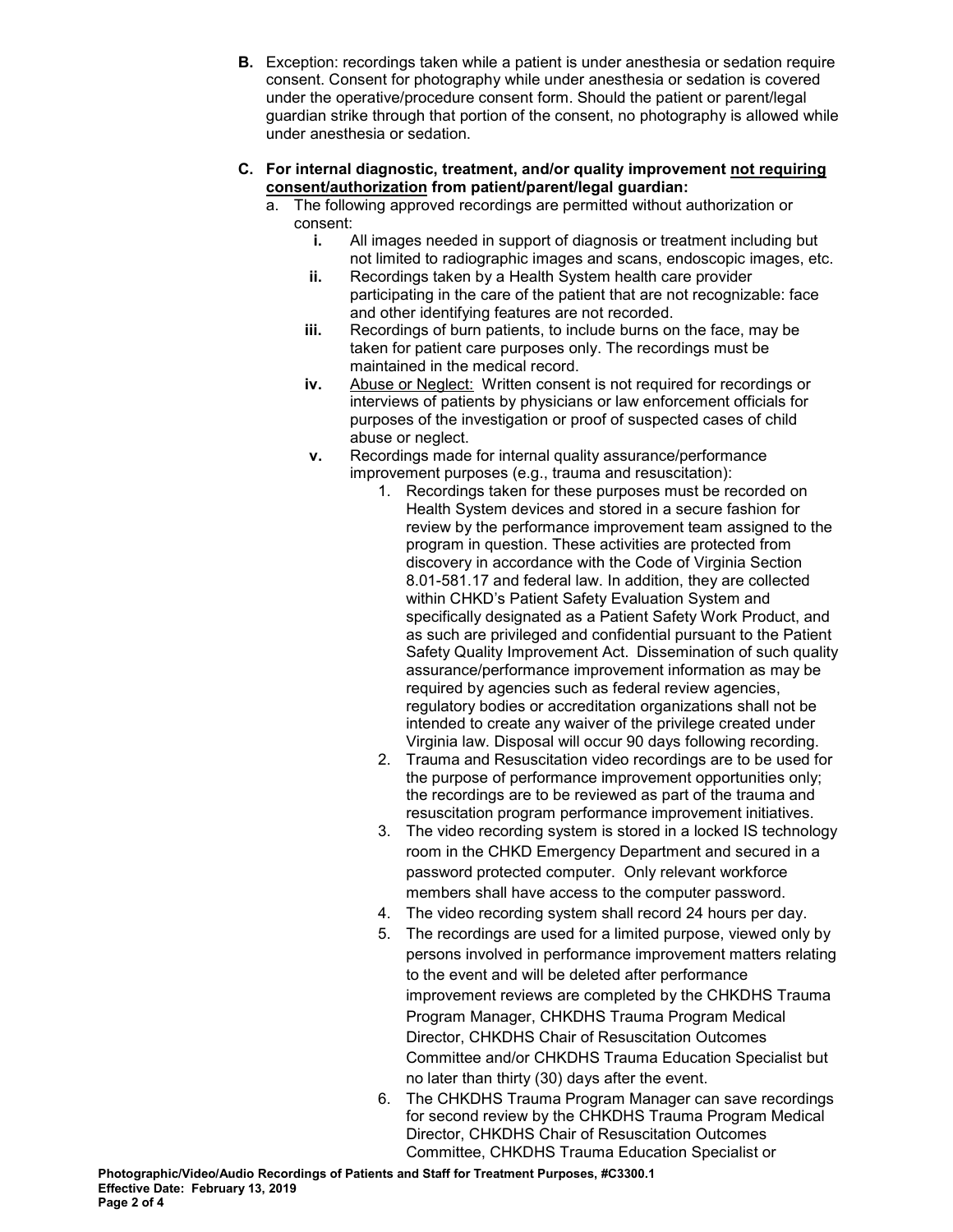assigned team members as needed but no longer than 60 days after the date of the trauma event.

- b. Identifiable recordings must be taken and maintained on secured Health System devices when available.
- c. In the rare instances where the recording cannot be de-identified and must be transmitted for diagnostic and treatment purposes on an unsecured device, the attached consent form #2577, Authorization To Use Or Disclose Radiology & Photography Images (PHI) Via UNSECURED Electronic Messaging for Provision of Medical Treatment, must be completed.
- d. When a secured Health System device is not available for use, de-identified recordings and photographs can be taken by clinicians on personal devices to electronically send images or records but must be deleted from the device immediately. By taking said recordings:
	- **i.** The workforce member takes personal responsibility for the security of recording;
	- **ii.** The recording is not uploaded to another personal device nor to any personal social media site(s); and
	- **iii.** The recording is deleted as soon as its purpose has been completed and before the personal device leaves the Health System grounds.
- e. Personal devices, such as smartphones and personal cameras must have the location services feature turned off before taking the image or recording (you may contact IS for assistance if necessary).
- f. Recordings and images may be transported or uploaded to thumb drives and other portable storage devices as long as the device is encrypted and the images are deleted immediately after use (**NOTE**: Use of thumb drives is discouraged).
- g. Images and recordings taken of patients for clinical purposes should be of a quality that is effective and easily reviewed by others. The following are required for taking de-identified images and recordings:
	- **i.** Ensure camera focus is limited to the area of diagnostic interest, i.e.; close up for skin diseases, broader views for larger areas, etc.;
	- **ii.** Use a rigid ruler or tape measure next to the area of interest if size perspective is desired;
	- **iii.** Limit patient facial identification if at all possible:
		- 1. Avoid taking images of the patient's face/eyes. Block out eyes on image afterwards if necessary.
		- 2. If area of interest is around the eyes, take a close up view to avoid showing the rest of the face.
		- 3. Utilize a drape to cover unnecessary patient identifiers such as facial features unnecessary to the photo and any tattoos that may appear in the photo.
- **D. Disposition of Images upon separation from the Health System:** 
	- a. CHKDHS retains ownership of images or recordings made with personal cameras, film, equipment or other supplies if those images or recordings are obtained as a result of a professional relationship established related to hospital affiliation.
	- b. Clinicians who leave employment or affiliation with the Health System, who need to take copies of patient photos or case information, **must**:
		- **i.** Obtain approval from the Compliance, Privacy and/or IT Security Officers; and
			- **1.** Ensure that patient identifiers are removed making them deidentified; or
			- **2.** Have a signed authorization from the patient, parent or legal guardian allowing the specific individual to retain the image and information. A copy of the authorization must be sent to the CHKD Health Information Management Department (HIM) for filing in the medical record; and
			- **3.** Be stored in a secure manner.
		- **ii.** Agree to indemnify and hold harmless Children's Health System, Inc. and its subsidiaries from and against any and all claims, losses, obligations penalties and liabilities of any nature whatsoever arising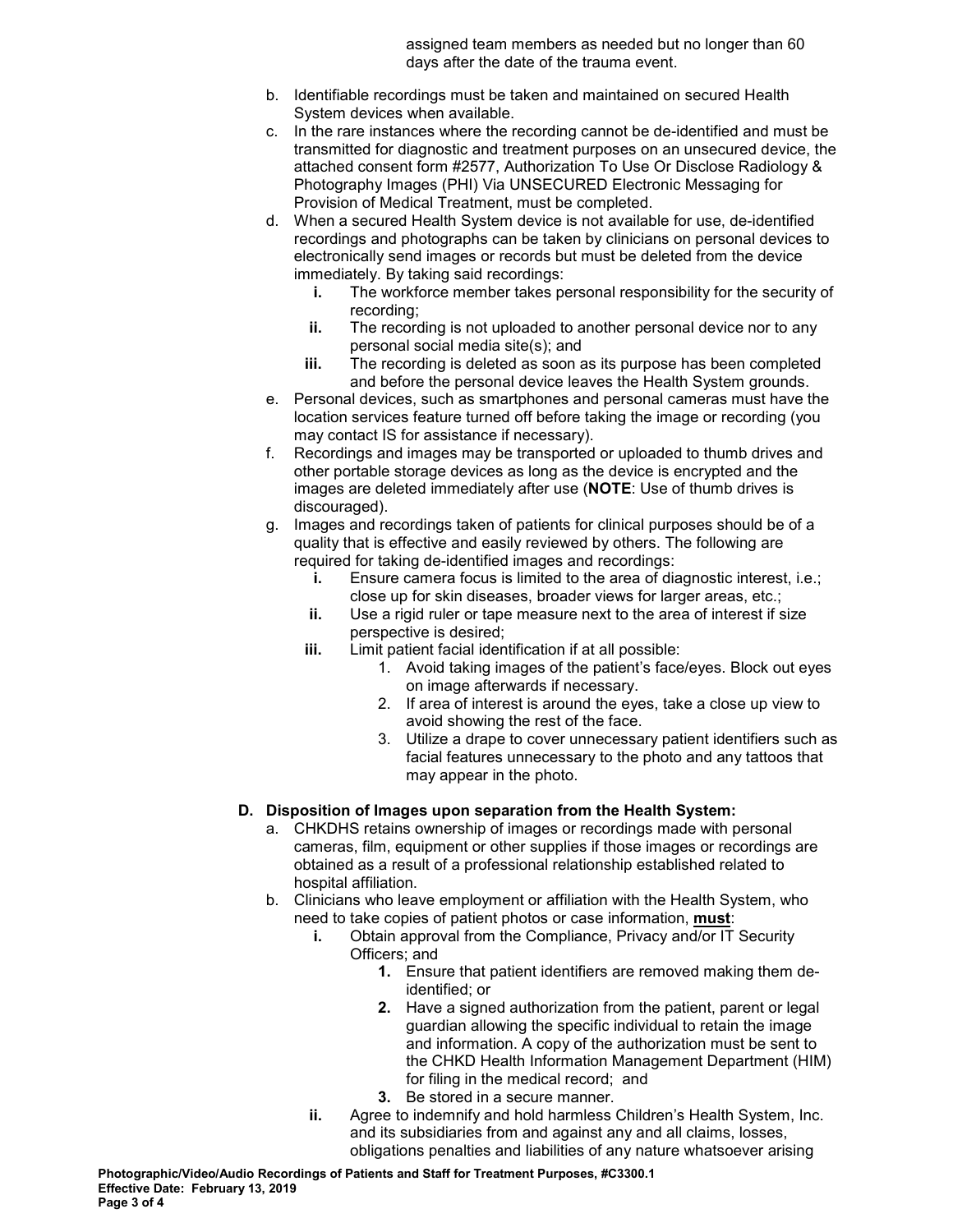from or in connection with the clinicians negligent acts or omissions, willful misconduct or failure to comply with then current CHKDHS policies and procedures when remotely accessing or syncing mobile devices with any CHKDHS information system, platform, or other CHKDHS information technology, including without limitation, the clinicians transferring, storing, accessing, modifying or otherwise using remote access or syncing mobile devices involving or related to proprietary CHKDHS data or information or CHKDHS protected health information (PHI), as such term is defined in the Health Insurance Portability and Accountability Act and the regulations adopted thereunder ("HIPAA"), as amended by the Health Information Technology for Economic and Clinical Health Act ("HITECH").